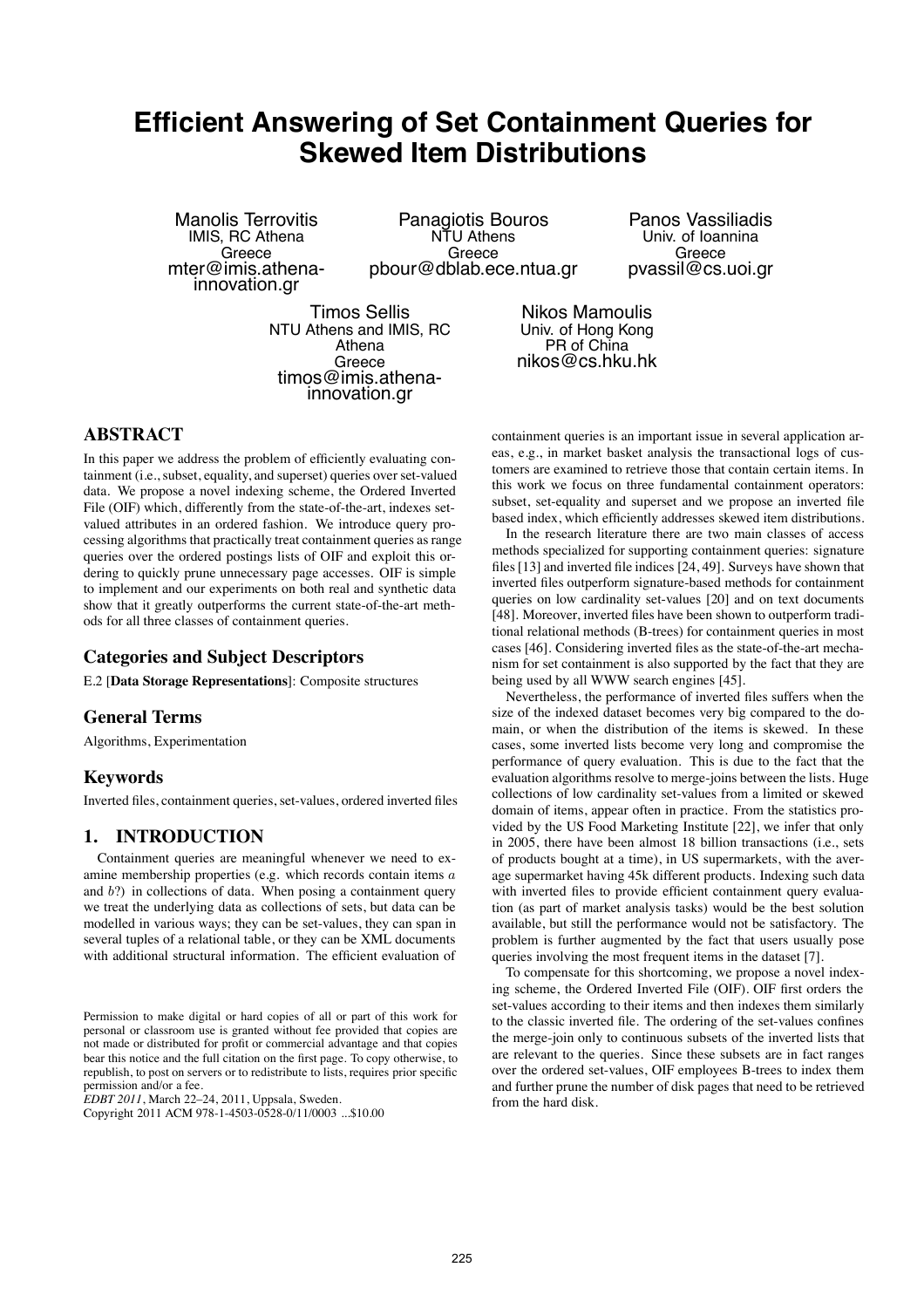The primary goal of OIF is to reduce the I/O cost for containment queries. Our approach focuses on non-textual set-valued data, that become more and more apparent in practice, e.g., transactions from retail stores, web logs etc. This kind of data is characterized by skewed distributions and a a large ratio between the number of transactions and the size of the items' domain. We assume a context where the main memory is limited and the index cannot be memory resident. Many systems employing inverted files are systems dedicated to answering a single type of queries (e.g., superset in publish/subscribe systems) and they can afford using only memory resident indices. If there is sufficient memory, the basic cost in query answering is the CPU cost and specialized techniques like skip lists [34], or other memory resident structures [25] are used to reduce this cost. On the other hand, in this work we focus on containment queries under limited memory budgets. This is the case of a database that contains both the set-valued data and other information and has to respond to various types of queries. As our experiments demonstrate the I/O cost is dominant in evaluating containment queries, if the index is disk resident. We stress that the proposed approach is not a panacea for all kinds of settings and queries: therefore, we do not consider textual data sets that are traditional in IR and have very different characteristics; we do not consider specialized systems that can afford to have all the indices in main memory; we also do not consider approximate or ranking (i.e., similarity) queries.

In short, our contributions are:

- We propose a novel indexing scheme, the ordered inverted file (OIF), which outperforms the current state-of-the-art for containment queries. Our proposal is simple to implement and provides superior performance in all cases.
- We provide new evaluation algorithms for subset, set-equality and superset queries that take advantage of the proposed index.
- We show that the OIF performs reduced disk I/O operations compared to the classic inverted file and scales significantly better. Moreover, we test OIF's performance with an implementation that is built on the Berkeley DB embedded database, and we assess our proposal by extensive experiments on both real and synthetic data.

The rest of the paper is organized as follows: Section 2 provides the problem setting and the necessary background. In Section 3, we present the structure of the OIF index. In Section 4, we present the query evaluation algorithms and discuss their performance. Section 5 includes our experimental evaluation, and Section 6 places our contribution with respect to related works. Finally we conclude the paper in Section 7.

## **2. BACKGROUND**

Consider a database  $D$ , where each record  $t$  has two fields: a unique key  $t$ , *id* and a set-valued attribute,  $t$ , *s*. There are more than one ways to store such data. In the *object-relational* model, attributes are allowed to be set-valued, therefore we can store  $D$ , as a table with two attributes  $t.id$  and  $t.s$ , as described above and depicted in (Fig. 1). In the pure relational model, set-valued attributes correspond to a set of tuples, therefore  $D$  is modeled as a table with two attributes  $id$  (which is no longer a key) and  $item$ , which takes a single value. For example, in this model, the first tuple of Fig. 1 would be represented as four tuples  $(101, g)$ ,  $(101, b)$ ,  $(101, a)$ , and  $(101, d)$ . Our method applies to both data organizations; for simplicity, in the rest of this paper we will assume the

| id  | s                | id  | S             | id  | s             |
|-----|------------------|-----|---------------|-----|---------------|
| 101 | ${g, b, a, d}$   | 107 | $\{d, h\}$    | 113 | {a}           |
| 102 | $\{a, e, b\}$    | 108 | $\{b, a, f\}$ | 114 | $\{a,d\}$     |
| 103 | $\{f, e, a, b\}$ | 109 | $\{b, c\}$    | 115 | $\{j,c,a\}$   |
| 104 | $\{d, b, a\}$    | 110 | $\{j, b, g\}$ | 116 | $\{i, c\}$    |
| 105 | ${a, b, f, c}$   |     | $\{a, c, b\}$ |     | $\{a, c, h\}$ |
| 106 | {c,a¦            |     | {1, d}        | 118 | {d. c¦        |

**Figure 1: Exemplary relation** D



**Figure 2: Partially shown IF for the example of Fig. 1.**

object-relational one. The active domain of  $t.s$  is a finite set of values denoted as *vocabulary* I (i.e., the values  $a, b, c, d, e, f, g, h, i, j$ for the database of Fig. 1).

**Queries.** In set containment queries, the user specifies a query predicate and a *query set* qs. The queries we are interested in are the following:

- *Subset queries*. In subset queries the user asks for all records t that *contain* the query set qs, i.e.,  $\{t \mid t \in D \land qs \subseteq t.s\}.$
- *Equality queries*. In equality queries the user asks for all records, whose set-value is identical to the query set, i.e.,  $\{t \mid t \in D \land qs \equiv t.s\}.$
- *Superset queries*. In superset queries the user asks for all records, whose items *are all contained* in the query set, i.e.,  $\{t \mid t \in D \land qs \supseteq ts\}.$

As an example, assume that the data of Fig. 1 are the entries of a web log that trace the areas visited in a specific portal. Each record represents a different user session, and items in  $I$  (i.e.,  $a, b, c$ , etc.) model URLs. The containment queries have intuitive meanings in all cases, e.g., "Which users limited their visit in the portal in the main and downloads sections?" (superset query).

**Inverted files**. The inverted file [24, 49] is composed by two main parts: (a) the *vocabulary table*, which contains all distinct items that appear in the database, and (b) one *inverted list* for each item, which includes references to the sets that contain the item. The inverted lists of four items  $(a, b, c,$  and  $d)$  from the database of Fig. 1 appear in Fig. 2. The gray boxes in Fig. 2 represent disk pages. The inverted lists can be very long for large databases, therefore it is natural to assume that they are stored in the secondary storage, while the vocabulary can fit in main memory. The latter is usually organized as an array, with a link from each entry to the inverted list, which contains references to all sets that include the respective item. Inverted lists are placed in contiguous regions in the disk, since querying requires to retrieve the whole lists that are linked to the query items [26].

A subset query  $qs$  is evaluated by fetching the inverted lists of all items in  $qs$  and intersecting them. This computes the recordids that contain *all* items in qs. For example, applying the subset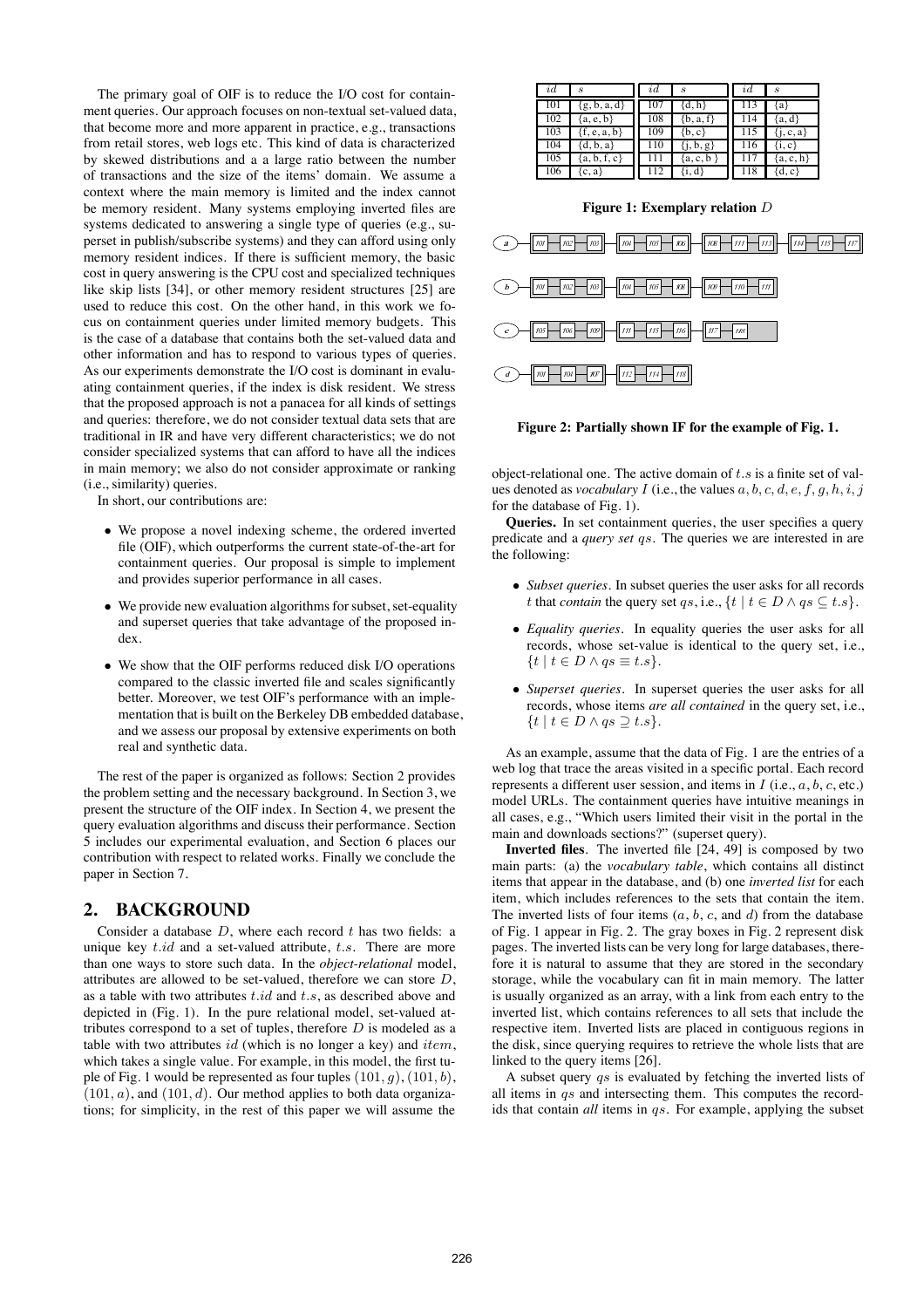| id | Items            | id | Items          | id | Items         |
|----|------------------|----|----------------|----|---------------|
|    | {a}              |    | ${a, b, f, e}$ |    | $\{b, c\}$    |
|    | $\{a, b, c\}$    |    | $\{a, b, e\}$  | 14 | $\{b, g, j\}$ |
|    | $\{a, b, c, f\}$ | 9  | $\{a, c\}$     |    | ${c,d}$       |
|    | $\{a, b, d\}$    | 10 | $\{a,c,h\}$    | 16 | $\{c, i\}$    |
|    | $\{a, b, d, g\}$ | 11 | ${a, c, j}$    | 17 | $\{d, i\}$    |
| 6  | {a, b, f}        |    | $\{a,d\}$      | 18 | $\{d, h\}$    |

**Figure 3: Example relation** D **with sorted ids**

query  $as = \{a, d\}$  returns  $\{101, 104, 114\}$ , which are indeed the only records in  $D$  containing both  $a$  and  $d$ . For processing equality and superset queries, the inverted file is extended, so that for each record-id in an inverted list, we also store the length (i.e., cardinality) l of the respective set [20]. An equality query  $qs$  is then processed in exactly the same way as a subset query, but records with cardinality different than  $qs.l$  are directly pruned while traversing the lists. A superset query is processed by computing the union of the inverted lists for the  $qs$ -items (as opposed to their intersection for subset queries). While merging, we count the number of occurrences of each id in these lists. If for a record this number is equal to its length then we know that the record is a result to the superset query (since the record does not contain any items outside  $qs$ ). For example, the superset query  $qs = \{a, c\}$  returns records 106 and 113, since (i) these records appear in the inverted lists of either a or  $c$  and (ii) their cardinalities equal their occurrences in the inverted lists (e.g., 106 has two values and appears in both inverted lists).

## **3. THE ORDERED INVERTED FILE**

Our proposal, the *ordered inverted file* (OIF) is an extension of the classic inverted file, based on the introduction of an ordering for the database items and records. Examples of possible item orderings include the ordering by frequency, alphanumeric value, etc. Later in the paper, we demonstrate that when containment queries are posed, this ordering allows the identification of specific areas in the inverted lists that contain potential answers to the queries. By coupling this property with a B-tree that organizes the lists as blocks in sequential disk pages, we are able to significantly decrease disk page accesses in query evaluation.

In terms of structure, the *ordered inverted file* (OIF) index comprises the following:

- 1. An inverted file, where the inverted lists contain references to the database records, according to a special ordering.
- 2. A B-tree, which organizes the access to all the parts of each inverted list. The search key of the B-tree is based on the value of the last record referenced in the corresponding block.

**Ordering of the inverted lists**. The ordering we adopt in this work for the records is based on the ordering of the items of the vocabulary I. Let the support  $s()$  be a function that returns how many times an item appears in database  $D$ . Then, for any two items  $o_i, o_j \in D$ :

$$
o_i <_D o_j = \begin{cases} \ntrue & \text{if } s(o_i) > s(o_j) \\ \ntrue & \text{if } s(o_i) = s(o_j) \land o_i <_a o_j \\ \nfalse & \text{otherwise} \n\end{cases} \tag{1}
$$

where  $\lt_a$  stands for alphabetic order. Equation 1 provides the definition of a *total* order operator  $\lt_D$  based on frequency. Based on  $\langle D \rangle$ , we define the *sequence form*, sf, of a set-value.



**Figure 4: Partially shown OIF for data of Fig. 3.**

DEFINITION 1. *Given a set-value* v *from a database* D*, with n items we define as the sequence form of v*, *sequence*  $sf(v)$  =  $o_1, \ldots, o_n$  *where*  $o_i <_{D} o_j$  *for*  $i < j$ *.* 

Consequently, the set-values are ordered *lexicographically*, after considering their s f and comparing their contents using the  $\leq_D$  operator. The empty set comes first in this order, followed by the set containing the smallest item in the  $\lt_D$  order. Following this lexicographic order, we can assign new ids to the records in  $D$  that can enhance search performance, as we discuss later. Fig. 3 shows the database of Fig. 1 after the records have been ordered and assigned a new id. This way, for two records  $t_1, t_2$ , with  $t_1$ .id  $\lt t_2$ .id, holds that  $sf(t_1.s) \leq sf(t_2.s)$  in the lexicographic order. Depending on the requirements of the application, we can create these ids in two ways: (a) by using intermediate arrays that associate logical ids with physical links or (b) by placing the records themselves sequentially in the hard disk following the new order; in this case we can directly treat the physical links as ids. In the latter case the ids of Fig. 3 are enough to directly access the records, in the former the ids of Fig. 3 must be "translated" to physical addresses in order for a record to be retrieved. This is often the way simple inverted files work [15].

In the sequel, for simplicity, we drop the subscript  $D$  when referring to the order between items or sets. For example,  $o_i < o_j$ implies  $o_i$  <  $_D$   $o_j$  and  $t_i.s < t_j.s$ , implies that the sequence form of set  $t_i$ , s is lexicographically smaller than  $sf(t_i,s)$ , with respect to  $\lt_D$ . In addition, when we refer to a specific set-value, we list the items in it, in their  $\langle D \rangle$  order. For example, when referring to set  $\{o_i, o_j\}$ , it is implied that  $o_i < o_j$ .

**Tagging for inverted lists**. Knowing that records are referenced in lexicographic order (based on  $\lt_D$ ) in the inverted lists can hint towards the contents of these records and whether they can contain results to a given containment query  $qs$ . Details on how containment queries are evaluated using the OIF will be provided in Section 4. To facilitate search, we consider the inverted list as a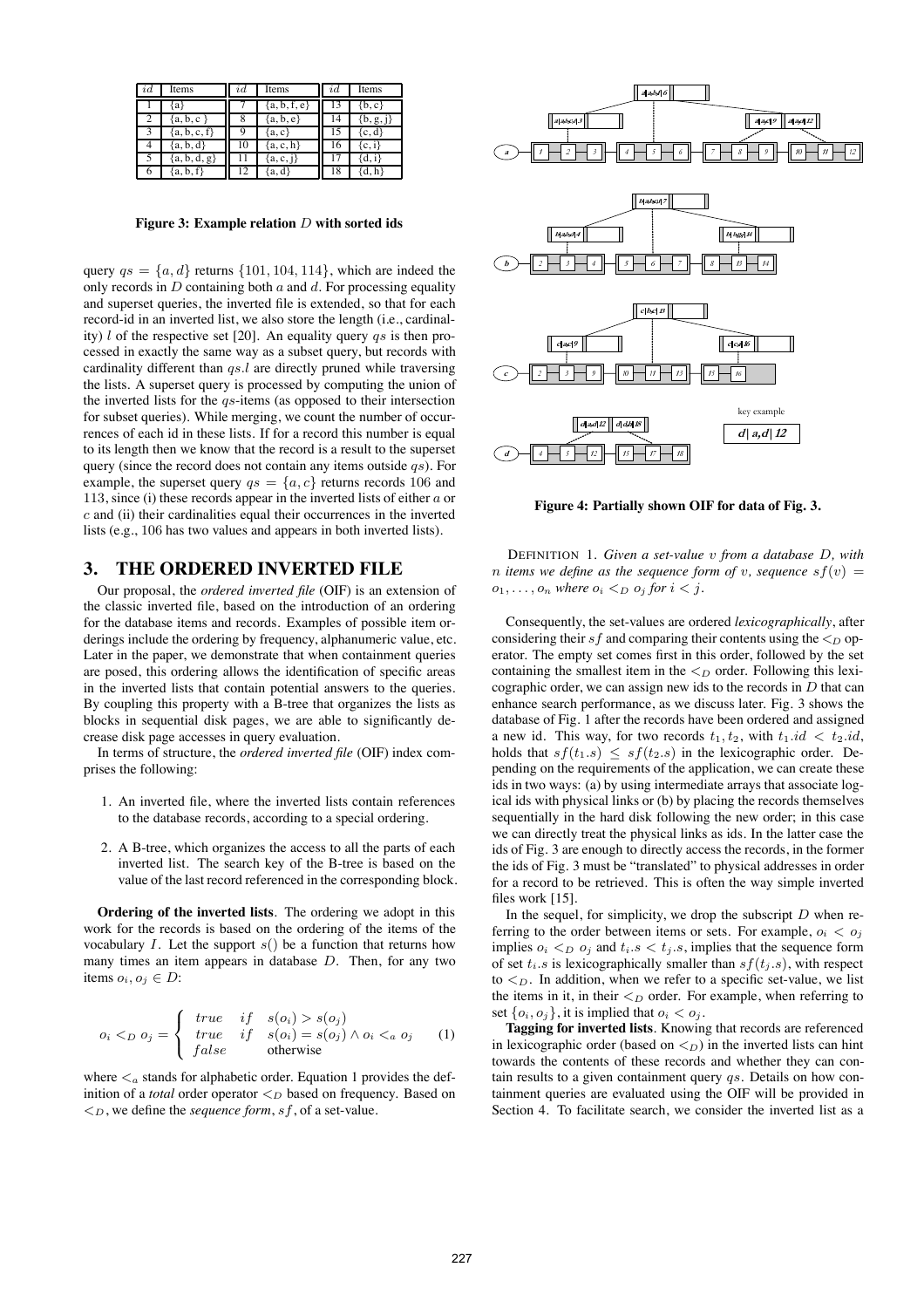sequence of blocks, and we employ a *tagging* mechanism that provides the lower bound for each such block. Each block is associated with a tag, which is the  $sf$  of the last record that is referenced in the block. This way, we can avoid fetching the next block from the hard disk, if we can infer that it is unnecessary. For example, consider an inverted list, which contains a block with record ids 7, 8, 9 of Fig. 3. The tag of this block is  $\{a, c\}$ , i.e., the contents of the last record (9) in the block.

**B-tree indexing for inverted lists**. In the classic inverted file the list is simply positioned in sequential disk pages (in the ideal case). Since the tagging mechanism allows for pruning parts of the inverted list during query evaluation, the OIF provides direct access to intermediate points of the inverted list. To this end, each list is broken in blocks that are organized in a B-tree. The B-tree stores blocks by exploiting the associated tags in the key definition. Each entry in the B-tree has four parts: (a) the item that is associated with the inverted list, (b) the tag and (c) the id of the last record of the block, which form the *key* and (d) the associated block. The record-id serves two purposes: (a) it guarantees that each key will be unique and (b) we use it to speed up query evaluation (we give details in Section 4). Constructing the key in the previous way guarantees that all the blocks that belong to one list will be sequential entries in the B-tree. A part of the OIF for the database of Fig. 1 is depicted in Fig. 4. We do not place the block inside the graphical B-tree node, but instead we trace the link between the key and the block by a dotted line for reasons of readability. Moreover, we depict each inverted list indexed by a different B-tree, instead of having one single B-tree for all blocks as in the actual implementation. In the actual implementation we store all blocks in a single B-tree (since we use a single relation in the BerkeleyDB). Using the item id as a prefix to the key guarantees a unique key for each block.

Each block of the inverted list introduces only one entry to the Btree. The size of each key depends on the average cardinality  $n$  of the set-values. Assuming each item and record-id occupies  $k$  bytes, each key takes  $(n + 2) \times k$  bytes. This size can be reduced, by (i) compressing the inverted lists and reducing the required number of blocks, and (ii) considering prefixes of the ordered set-values used as tags.

**Metadata**. An interesting consequence of assigning ids to records according to the order we introduced in Equation 1, is that the combinations of the most frequent items of each record define a contiguous region over the id space. For example, all the records whose smallest (i.e., most frequent) item is  $\sigma$  are assigned successive ids in the id space. It is this item,  $o$ , that plays the most important role in the placement of the record in the total order of  $D$ . Based on the previous discussion, we can easily show the following theorem:

#### THEOREM 1. *For each item* o*, we can identify a contiguous region* [l, u] *in the id space which corresponds to only and all records whose smallest item is* o*.*

This theorem allows us to reduce the size of the inverted lists; instead of indexing all the ids of the records whose smallest item is  $\alpha$  in the inverted list of  $\alpha$ , we simply store the boundaries [l, u] of the region that contains them. The smallest the item  $o$  is in the total order of  $I$ , the greater the effect of keeping only the boundaries [l, u] will be; if  $o = a$  then all the records who contain a will reside in  $[1, u_a]$ , since there is no item that is smaller than a. If  $o = b$ , then in  $[l_b, u_b]$  the ids of all records that contain b and not  $a$  will be included, since it is only item  $a$  that is smaller than  $b$ . Ordering the items of  $I$  as we did in Equation 1, i.e., according to their frequency of appearance, maximizes the gains of keeping only the  $[l, u]$  boundaries instead of all the ids. We store all these





**Figure 5: Using a metadata table can reduce the** OIF **of Fig. 4**

regions in a *metadata* table, which we consult during runtime.

The ordering also has one more interesting consequence. If  $[l, u]$ is the contiguous region that contains records whose smallest item is  $o$ , then no record with id greater than  $u$  will contain  $o$ . If  $o$  is the smallest item of the records that appear in  $[l, u]$ , all records which appear after u will have a smallest item  $o' > o$ , else they should have been contained in [1,  $u$ ]. Moreover, since the [l,  $u$ ] region lies at the end of the [1, u] range, [l, u] always describes the suffix of  $o$ 's inverted list in the OIF. By bookkeeping this suffix as a range  $[l, u]$ in the metadata table, we simply cut the lists shorter. An example of a more compact version of the OIF, which uses a metadata table, for the database of Fig. 3 is depicted in Fig. 5. As it will become clear in Section 4 smaller lists lead to faster query evaluation. For instance, to answer the subset query  $\{a, b\}$  using the OIF of Fig. 5, it suffices to intersect the inverted list of the least frequent item  $(b)$ with the metadata range of  $a$ , which is cheaper than the intersection of the two lists of the OIF depicted in Fig. 4. The gains from using the metadata are substantial; for every record we avoid creating a posting for its most frequent item. Thus in terms of postings we avoid explicitly storing  $1/l$  of the total postings kept in a simple inverted file  $(\bar{l}$  stands for the average record length in  $D$ ).

**Compression**. The most common technique for reducing I/O accesses for the simple inverted file is compression. Several compression techniques have been proposed in literature [31, 37]. Their main idea is to code the contents of the inverted lists in some variable bit or variable byte encoding to reduce storage requirements. To further enhance the effect of the encoding, they avoid storing the actual record ids in each inverted list, but instead they store the dgaps between them; the  $d$ -gaps are the differences between sequential ids. For example the inverted list of item  $d$  as shown is Fig. 4 is {2, 5, 12, 15, 17, 18}; the d-gaps would be {2, 3, 7, 3, 2, 1}. The benefit from this approach is that the inverted list contains smaller values, thus the variable size encodings are more efficient. In practice, compression techniques can reduce the size of the inverted file, down to 30% of the original size, which can be even smaller than the database size [48]. These techniques are directly applicable on the OIF and they have an additional benefit due to the order we adopt in Equation 1. Instead of having in each list ids from any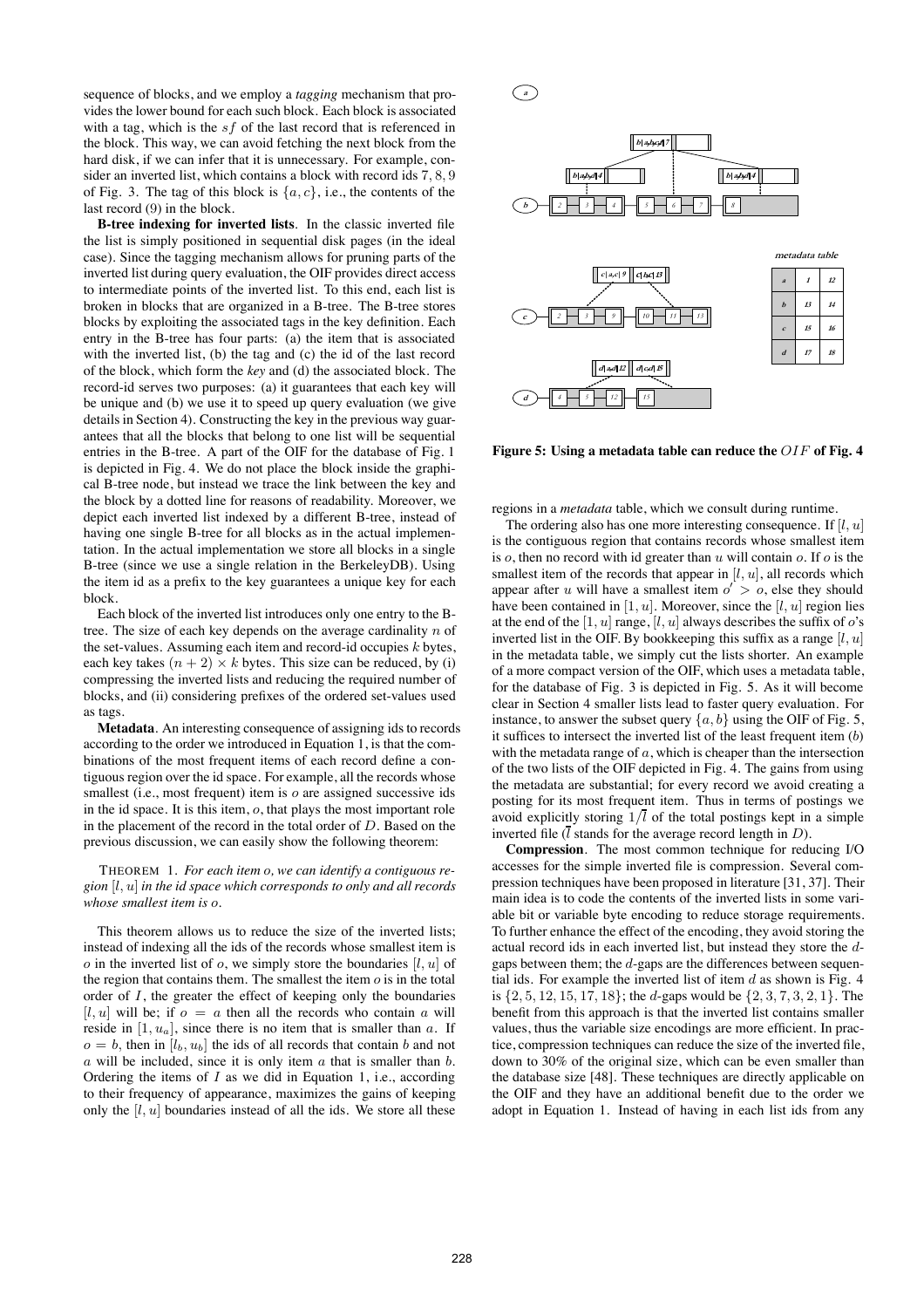part of the database, we only have ids ranging from  $[1, u]$  or  $[1, l]$ if we use the metadata table, thus their average  $d$ -gaps are smaller. In our implementation we adopt a byte-wise compression scheme [44], due to its reduced CPU cost in the decompression phase.

## **4. QUERY EVALUATION**

In simple inverted files, where the ids of the records have no special meaning, the answers to an arbitrary query are usually scattered throughout the inverted lists of the involved items. The evaluation of set-containment queries over inverted files, is reduced to merge joins between the inverted lists, as discussed in Section 2. Thus, in order to retrieve the query result we usually have to scan the entire lists. There has been extensive work on list intersection algorithms, that is applicable to inverted files [5, 38, 42]. The focus in these works lies in reducing the CPU cost, since they are mostly aimed at specialized systems, which answer few types of queries and can afford to have all lists in main memory. In this section we do not try to propose novel list intersection algorithms, but rather proof-ofconcept algorithms that will demonstrate how OIF can significantly reduce the I/O cost in query evaluation. Most list intersection algorithms that work for the inverted file can also exploit OIF to retrieve the lists from the disk, without significant changes. Such a scenario does not reduce the effectiveness of OIF since it still reduces the I/O by retrieving only the part of the list that is related with the query. Moreover, OIF results to smaller lists due to the use of the metadata. The basic aim of our query evaluation algorithms is to offer a fair basis of comparison between the inverted file and the OIF. The experiments of Section 5 show that even if the CPU cost of a query posed against an inverted file is 0, it would still be slower than the OIF due to its increased I/O.

The OIF reduces the I/O by having the records ordered in the inverted lists as we proposed in Section 3. The ordering allows the identification of a range of record-ids that contains the answer to each query. We call this the *Range of Interest* (RoI) of the query. The knowledge of the theoretic bounds of a query's  $RoI$  allows the effective utilization of the B-tree; instead of accessing the complete inverted lists, we use the tree to locate and access only the blocks that contain candidate results.

The algorithms for the evaluation of the subset, set-equality and superset queries against a database indexed by an ordered inverted file have two basic steps:

- 1. The identification of the RoI.
- 2. The merge-join of the inverted list regions that cover the RoI.

The most significant difference from the evaluation of the same queries against classic inverted files lies at the first step. Using the RoI, the part of the inverted lists that is examined is significantly pruned. Query evaluation also benefits from the existence of the metadata, which reduce the size of the lists and consequently the amount of data to be joined. Finally, the join exploits the direct access to different blocks provided by the B-tree. During query evaluation the candidate solutions might be limited to a region smaller than the RoI. Using the B-tree we can access only this region, further increasing the pruning done by the RoI.

The bounds of the RoI can be computed based only on qs and the type of the query predicate. Having identified them, we know the broadest possible region of the search space that contains the answer. Using the B-tree we can trace the sequence of blocks whose tags cover the RoI, without accessing the whole inverted list. The first block of this sequence is the first block in the list that has a tag greater or equal to the lower bound of the RoI and the tag

of the last one must be strictly greater than the greater bound of the RoI. For reasons of simplicity we overload the notation of RoI to also denote the sequence of blocks that covers the actual  $RoI$  in the description of the algorithms.

In the rest of this section, we present the evaluation algorithms for each query predicate and we define the RoI for each case. Moreover, we show that examining the  $RoI$  is adequate to trace the entire answer to each query. The proofs of the theorems are straightforward in all cases so we refer the interested reader to [39] for further details.

#### **4.1 Subset queries**

We define  $RoI_{sub}$ , i.e., the  $RoI$  for subset queries as follows:

**DEFINITION 2.** (**RoI<sub>sub</sub>**) *Given a subset query*  $qs = \{o_{q_1},$  $\ldots, o_{q_n}$ ,  $o_{q_1} < \cdots < o_{q_n}$  *containing items from a domain*  $I = \{o_1, \ldots, o_N\}$  *with*  $o_1 < o_2 < \cdots < o_N$ *, the Range of Interest*  $RoI_{sub}$  *is a region with the lower bound being set to*  $\{o_1, o_2, \ldots, o_k\}$  $\{o_{q_n}\}\}$  *and the upper bound set to*  $\{o_{q_1}, o_{q_2}, \ldots, o_{q_n}, o_N\}$ *.* 

THEOREM 2. It is sufficient to search for records within  $RoI_{sub}$ *to answer a subset query.*

Assume, for example, that  $I = \{a, b, \dots, j\}$  and we would like to retrieve all the records that contain  $qs = \{b, c\}$  from the relation of Fig. 1. Then,  $RoI_{sub} = [(a, b, c), (b, c, j)]$ . Any record t with  $t.s < \{a, b, c\}$  does not contain c and any record t' with  $t'.s >$  $\{b, c, j\}$  lacks b or c or both.

The algorithm for evaluating subset queries is depicted in Algorithm 1. The evaluation starts by joining the smallest inverted lists, which belong to the greatest items (i.e., least frequent ones). This is done in order to detect possible void answers faster and to avoid having a large number of candidate solutions. At each step, the algorithm performs 2-way merge intersection join between the candidates and the current list. Each join can only reduce the number of candidates, since valid solutions need to appear in all the inverted lists. Knowing that during query evaluation we are only going to dismiss candidate solutions and not to discover any new ones allows for further pruning. We can progressively limit the range of the list that we are going to examine (initially, equal to  $RoI_{sub}$ ) considering the minimum and the maximum candidate ids. For example, if our candidates are  $\{4, 6, 9, 12\}$  then we only need to examine the part of the remaining inverted lists that contains ids in the  $[4, 12]$  range. If after the next intersection join the remaining candidates are  $\{4, 6, 9\}$  we can further limit this range to  $[4, 9]$ . The candidates are kept as in a sparse set representation in memory (i.e., as a bitset or list depending on the number of candidates). Intersections are then performed as bitwise joins or merge joins.

The direct effect of using the metadata in the evaluation of the subset queries is basically limited to the smallest (i.e., the most frequent) item (lines 11-14 of Alg. 1). For all other items, the part of the list that is described solely by the metadata is always out of the  $RoI$ . For example, the metadata range of item  $c$  is irrelevant to query  $as = \{b, c\}$ , because this range contains records that have c as their smallest item (and therefore cannot contain b). Therefore, the evaluation of a subset query  $qs = \{o_{q_1}, \ldots, o_{q_n}\}\$ using the metadata, follows the lines of Algorithm 1, however, the inverted list of  $o_{q_1}$  needs not be accessed; it suffices to intersect the current candidate set with the metadata range of  $o_{q_1}$ .

The worst case for the OIF is to examine the complete lists of the  $qs$  items, if the  $RoI_{sub}$  fails to prune any block. To estimate the part of each inverted list that is accessed during subset evaluation, one has to estimate the placement of the  $RoI_{sub}$  in the ordered records. The lower bound of the  $RoI_{sub}$  is always positioned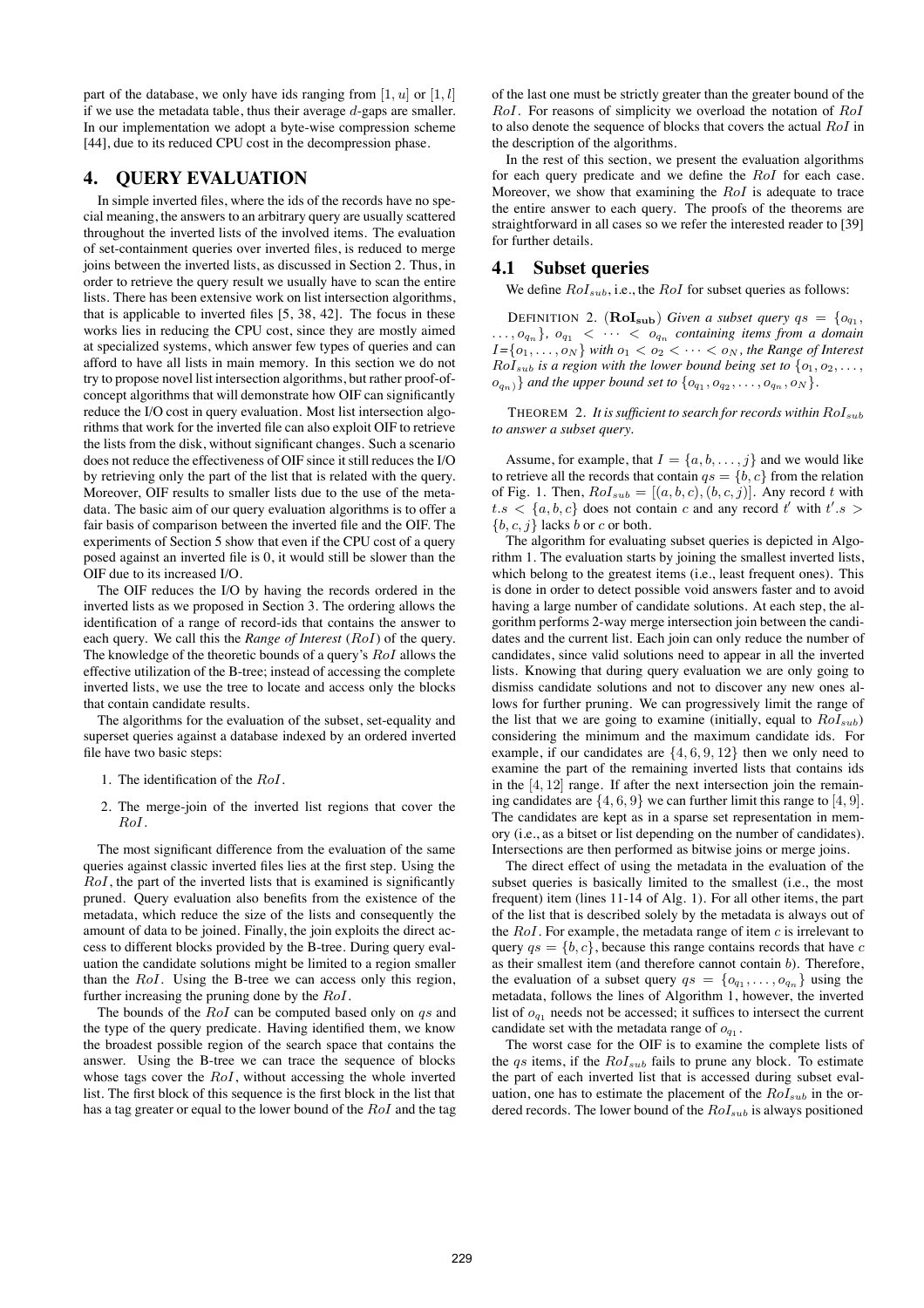#### **Algorithm 1** Subset Query Evaluation

| subset(qs = { $o_{q_1}, \ldots, o_{q_n}$ }, $o_{q_1} < \ldots < o_{q_n}$ )                                      |
|-----------------------------------------------------------------------------------------------------------------|
| 1: determine $RoI_{sub}$                                                                                        |
| 2: retrieve candidates $= l_n \cap RoI_{Sub}$ $\triangleright$ we insert to candidates the part of $l_n$        |
| that falls in $RoI_{sub}$                                                                                       |
| 3: for all $o_i \in (qs \setminus o_{q_n})$ do<br>$\triangleright$ we take items from qs in reverse order, i.e. |
| $o_{q_{n-1}}, \ldots, o_{q_1}$                                                                                  |
| 4:<br>$range = RoI_{sub}$                                                                                       |
| 5:<br>for all (blocks $b_i$ in $range$ ) do<br>$\triangleright$ we access blocks $b_i$ from the list of $o_i$   |
| sequentially.                                                                                                   |
| 6:<br>for all postings $c_i$ in candidates do                                                                   |
| 7:<br>while posting p from $b_i$ $p < c_i$ do                                                                   |
| 8:<br>get next posting p from $b_i$                                                                             |
| 9:<br>if $p \neq c_i$ then                                                                                      |
| 10:<br>remove $c_i$ from candidates                                                                             |
| 11:<br>if $o_i == o_1$ then                                                                                     |
| 12:<br>for all remaining postings $c_i$ in candidates do                                                        |
| 13:<br><b>if</b> $c_i$ not in metadata bounds <b>then</b>                                                       |
| 14:<br>remove $c_i$ from candidates                                                                             |
| 15:<br>$range = [lid_c, uid_c]$ $\Rightarrow lid_c$ is the id of the first item in candidates                   |
| and $uid_c$ is the id of the last                                                                               |
| 16: return <i>candidates</i>                                                                                    |

very near to the start of the list, so the pruning depends mainly in the placement for the upper bound. For a  $qs = o_{q_1}, \ldots, o_{q_n}$  this bound is  $RoI_u = o_{q_1}, \ldots, o_{q_n}, o_N$ , where  $o_N$  is the last item of I. Since the order of records is lexicographical the most important term in the formula is the first. An immediate consequence of this is that the greater the least item of  $qs$  is, the worse the  $RoI_u$  will be, and thus the pruning result from the RoI will be limited. On the other hand, in a skewed distribution, an item that is big in  $I$ will be infrequent and its inverted list small, thus the subset query evaluation for a  $qs$  where all the items are big in  $I$  will be computationally cheap (if the smallest item is big in  $I$ , then all the record's items will be big in  $I$ ). In other words, the greater the inverted lists that must be accessed during query evaluation are, the greater the pruning provided by the RoI, will be.

#### **4.2 Equality queries**

While in the classic inverted file equality queries have similar evaluation cost to subset queries, in the case of the OIF they are significantly less expensive to compute. The range of interest  $RoI_{eq}$ , for the set equality query is a single point in the search space. We define it as follows:

DEFINITION 3. (RoIeq) *Given an equality query with a query set* qs*,* RoIeq *is a continuous region with lower and upper bound the query set* qs*.*

Intuitively, to evaluate an equality query, we trace the blocks in each inverted list that contain the answer via the B-tree and mergejoin them. The evaluation algorithm is virtually the same with the subset evaluation algorithm depicted in Algorithm 1. The basic difference is that now we use the  $RoI_{eq}$  and that we filter records according to their set-length, which is stored in the inverted lists; only records that have length equal to the query cardinality are considered in the merge join.

When the data are indexed by a classic inverted file, the worst case (which is also the most common one) for the equality queries is the same as for the subset query; the entire inverted lists have to be examined. In the average case, query processing is slightly faster than in subset queries due to the usage of the length as an additional filter. The  $RoI_{eq}$  practically defines a single block in each list, i.e.,  $|qs|$  entries in the B-tree. The only exception to this happens when there exist enough duplicates of the qs that do not fit in a single block, and take up several blocks on the index. Moreover the list of the smallest item in the query needs not be accessed at

all, since all the valid answers must lie inside the bounds traced in the metadata table for this item. As a result, the evaluation of the equality queries with OIF depends linearly on the size of the query set  $|qs|$  and only logarithmically to the size of the inverted lists and consequently to the size of  $D$ . The logarithmic dependence is due to the traversal of the B-tree, which takes place in the process of deciding the  $RoI_{eq}$  of the query. Thus the cost of evaluating an equality query is  $O(|qs|log_b(\frac{|D|}{b_c}))$ , where b is the order of the B-tree and  $b_c$  is the number of postings that fit in a block.

#### **4.3 Superset queries**

Superset queries return records that include only items that belong to the query set (i.e., the record is a subset of the query set). A superset query is equivalent to  $2^{|qs|}$  equality queries. Defining the Range of Interest as  $2^{|qs|}$  distinct points is not efficient, thus we group them in larger areas, based on the first (i.e., most significant in the ordering) item of each combination. Unlike the case of the subset and equality queries, the Range of Interest for a superset query is different at each inverted list. This follows from the fact that each inverted list contributes to a partly different set of solutions (i.e., all the solutions that contain the associated item), since in superset it is not required that all the  $qs$  items are present in all lists, as in the previous queries.

**DEFINITION** 4.  $(\mathbf{RoI_{sup}})$  *Given a query set*  $qs = \{o_{q_1}, \ldots, o_{q_n}\}\$ *where*  $o_{q_1} < \cdots < o_{q_n}$  *the RoI<sub>sup</sub> is defined as* 

$$
RoI_{sup-o_{q_1}} = [(o_{q_1}), (o_{q_1}, o_{q_n})]
$$
  
\n
$$
RoI_{sup-o_{q_2}} = [(o_{q_1}, o_{q_2}), (o_{q_1}, o_{q_2}, o_{q_n})], [(o_{q_2}), (o_{q_2}, o_{q_n})]
$$
  
\n
$$
\vdots
$$
  
\n
$$
RoI_{sup-o_{q_n}} = [(o_{q_1}, \ldots, o_{q_n}), (o_{q_1}, o_{q_n})], \ldots, [(o_{q_n}), (o_{q_n})]
$$

Intuitively, in the list of the smallest item  $o_{q_1}$  of qs we identify the region of all records whose smallest item is  $o_{q_1}$ . In the list of the second smaller item of  $qs$ ,  $o_{q_2}$  we identify two regions of interest: one that contains the records where the smallest item is  $o_{q_1}$  and one with records whose smallest item is  $o_{q_2}$ . For  $o_{q_3}$ , we identify three such regions and so on. The benefit of this region definition is that the last region always falls in the range of ids stored in the metadata table and not in the inverted lists, thus it is a lot cheaper to verify if an id is included or not in it.<sup>1</sup> In Fig. 6, the  $RoI_{sup}$  for the case of  $qs = \{a, c, f\}$  is depicted. To make it more easily interpretable we represent the records with all their items (instead of their ids) and we depict all the bounds of the regions like existing records.

The algorithm for evaluating superset queries with the OIF index is depicted in Algorithm 2. The evaluation of superset queries is more expensive than the evaluation of subset and equality queries, because candidates do not get disqualified just for not appearing in one inverted list. To decide that a certain record is a valid solution, it must appear in the inverted lists of  $qs$  as many times as its length,

<sup>&</sup>lt;sup>1</sup>A subtle problem arises from the fact that we do not trace the length of the sets in the metadata. This problem is actually limited only to records of size 1. Since the regions stored in the metadata have no overlap, it is certain that if a record contains more than 1 items, a posting containing its id and size should appear in at least one more list. If this id qualifies as a solution for the superset query, then the evaluation algorithm must have examined it and it must know its set cardinality. Finally, it is easy to solve the problem of records that contain only one item by adding one more field in the metadata table; the upper bound  $u_1$  of the region  $[l, u_1]$  which corresponds to ids of the records that contain only one item. This region will always lie in the beginning of  $[l, u]$ .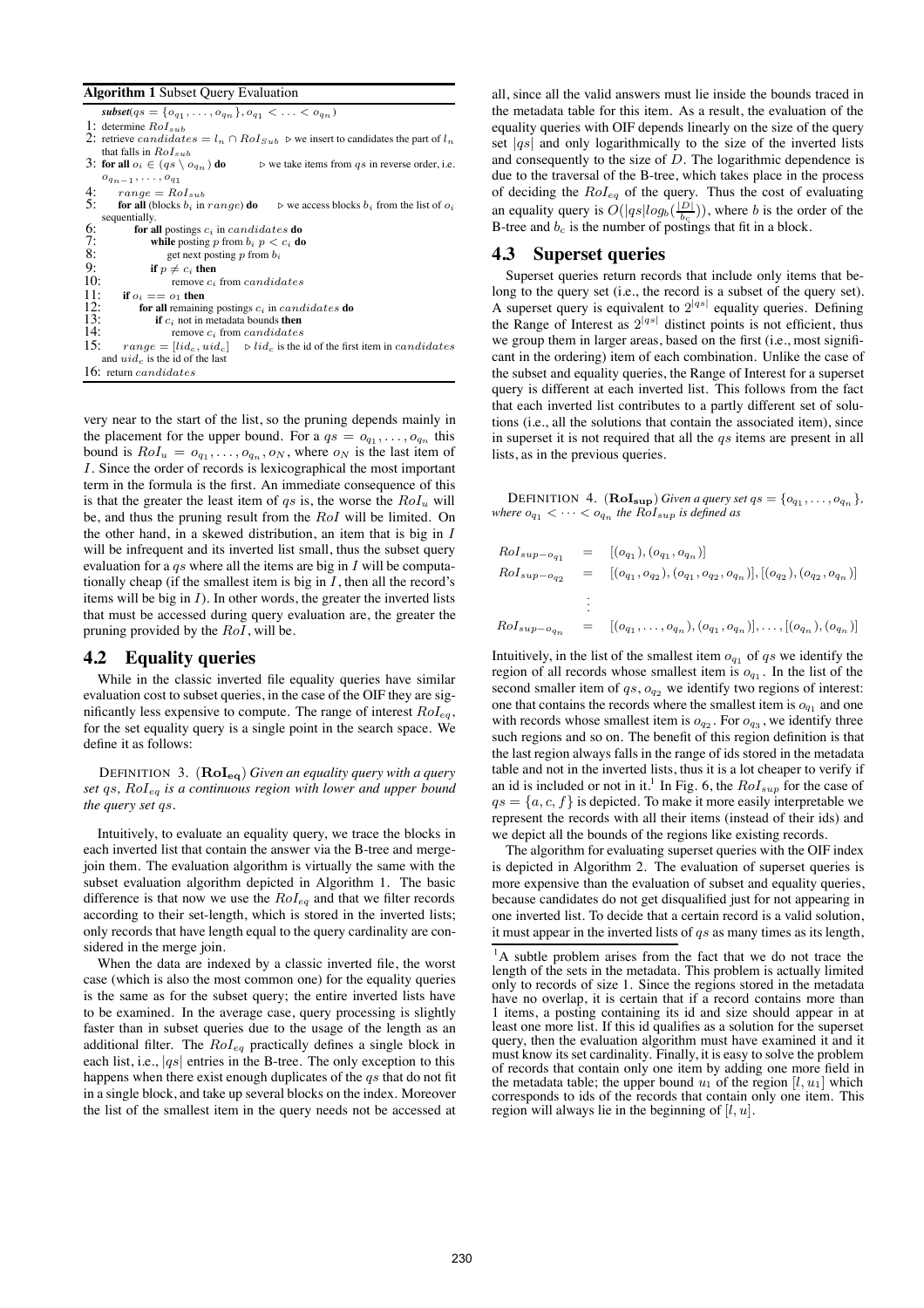## **Algorithm 2** Superset Query Evaluation

|     | superset(qs = { $o_{q_1}, \ldots, o_{q_n}$ }, $o_{q_1} < \ldots < o_{q_n}$ )                                                                             |
|-----|----------------------------------------------------------------------------------------------------------------------------------------------------------|
|     | $\triangleright$ we use $RoI_{sup-i}^j$ for the j-th $RoI$ of item i<br>1: determine $RoI_{sup}$                                                         |
|     | 2: retrieve candidates = $l_n \cap (RoI_{sup-n}^i \cup  \cup RoI_{sup-n}^n) \wedge length \le$                                                           |
|     | $ qs $ $\triangleright$ we retrieve the part of the list $l_n$ of $o_n$ that falls in $RoI_{sup-n}$ and have                                             |
|     | record length less or equal to $ qs $                                                                                                                    |
|     | $3: results =$                                                                                                                                           |
|     | 4: for all $o_i \in (qs \setminus o_n)$ do<br>$\triangleright$ we take items from qs in reverse order, i.e.                                              |
|     | $o_{n-1}, \ldots, o_{n-1}$                                                                                                                               |
| 5:  | $range = RoI_{sup-i}^1$                                                                                                                                  |
| 6:  | <b>for all</b> (blocks b in $range$ ) do<br>$\triangleright$ we access blocks b from the list of $o_i$                                                   |
|     | sequentially.                                                                                                                                            |
| 7:  | for all (postings $p$ in $b$ ) do                                                                                                                        |
| 8:  | get next c from candidates                                                                                                                               |
| 9:  | while $(c < p)$ do                                                                                                                                       |
| 10: | <b>if</b> ( <i>c.length</i> – <i>c.found</i> > $ qs $ – <i>i</i> ) then                                                                                  |
| 11: | remove c from candidates                                                                                                                                 |
| 12: | get next c from candidates                                                                                                                               |
| 13: | if $(p > c)$ then                                                                                                                                        |
| 14: | if $(p.length \le  qs  - i)$ then                                                                                                                        |
| 15: | insert $p$ in candidates                                                                                                                                 |
| 16: | else                                                                                                                                                     |
| 17: | $c$ . f ound $++$                                                                                                                                        |
| 18: | if $(c.length = cscript and)$ then                                                                                                                       |
| 19: | remove c from candidates                                                                                                                                 |
| 20: | insert $c$ in $results$                                                                                                                                  |
| 21: |                                                                                                                                                          |
|     | $range = RoI_{sup-i}^{x}$ $\rightarrow$ $RoI_{sup-i}^{x}$ is the next RoI of <i>i</i> which is not<br>covered by the previously examined block $\hat{b}$ |
| 22: | $\triangleright$ if it is the last $RoI$ for i                                                                                                           |
|     | if $(range = \text{RoI}_{sup-i}^i)$ then                                                                                                                 |
| 23: | insert all the ids that lie in $[l, u_1]$ to results                                                                                                     |
| 24: | increase the $found$ counter for all candidates that appear in $[u_1, u]$                                                                                |
| 25: | return results                                                                                                                                           |

i.e., all its items must appear in  $qs$ . We can discard a candidate only if it has missed enough matches in the examined inverted lists, and safely decide that it contains additional items to those that appear in  $qs.$  To this end, for each candidate c we keep the additional information  $c$ . found, marking the number of times we encountered  $c$ in the examined inverted lists. After examining each list, we check if the total items of  $c$  that have not yet been found (i.e., the difference between the length of the record  $c.length$  and those already found,  $c.length - c$ . found) are more than the remaining unexamined inverted lists. If this holds, then we can safely discard  $c$  as a candidate, since it contains at least one item that does not appear in qs. Unlike the case of subset and equality queries, where each successive merge-join only disqualifies candidates, here, joining the candidates with additional inverted lists can result in an increase to the candidate members. Actually, all entries that fall inside the  $RoI_{sup}$  should be inserted in the candidates, except the case where we can conclude from their length that they cannot be valid solutions. When the algorithm has completed the join of the lists, it has to examine the ids from the metadata table. Again, it increases the found counters of existing candidates that were found. No new candidates will be inserted from this region, except those having length one. Those containing multiple items should have already been inserted to candidates, since the additional items can only be greater than the one currently examined. Finally, before asking for the blocks that are contained in the next  $RoI_{sup}$  of the same inverted list, the algorithm checks if this  $RoI_{sup}$  is not already included in the previously retrieved block. Such might be a common case for small inverted lists.

The basic steps of the algorithm for evaluating superset queries are common both for classic inverted files and for ordered inverted files. Their performance is differentiated due to the ability of the OIF to limit its search to a limited part of the inverted list and its ability to exploit the metadata table. A coarse bound for the  $RoI$ 's in each inverted list is the range between  $(o_{q_1}, o_{q_i})$  and  $(o_{q_i}, o_{q_n})$ , where  $o_{q_i}$  is the item that is linked to the inverted list,  $o_{q_1}$  is the



**Figure 6:** The ranges of interest for the superset query  $\{a, c, f\}$ .

first item of the query set and  $o_n$  the last. As a general result we have two conclusions: (a) the closer the items are placed in the order of  $I$ , the more selective the  $RoI$  will be, and (b) the smaller the  $o_1$  is, the smaller the  $RoI$  will be. Moreover, due to the usage of the metadata, the inverted lists stop before the appearance of the first record whose smallest item is  $o_{q_i}$ . The remaining records are examined by using the bounds  $[u_1, u]$  for item  $o_{q_i}$  from the metadata table (see lines 23–25).

## **4.4 Updates**

A requirement for the inverted file to work efficiently is to store the inverted lists in a contiguous way on the secondary storage. This requirement leads update techniques that rely on batch, offline procedures. A popular technique for making new records instantly available is to construct a second, small, memory-resident inverted file and index them there, until the batch update takes place. The main difference between updating the OIF and the classic inverted file lies at the need to sort the data in order to provide new ids. This extra cost in the update procedure makes updating the OIF a more costly procedure than updating the classic inverted file, but still, the difference is not such that limits the applicability of OIF. In our experiments, OIF has 3-5 slower update times than IF and it behaves practically linearly to the update size as IF does. Due to space limitations we do not include the update details and experiments in the paper. They are available in the long version of the paper [40].

## **5. EXPERIMENTAL EVALUATION**

We evaluated the performance of the proposed OIF index by comparing it to the state-of-the-art for containment queries, the inverted file (IF). We implemented the two indexes in C++, using Berkeley DB as our storage engine. Berkeley DB supports relations that have two fields: key and data. There is no type restriction for any of the fields and they can be any binary object. In our implementations each block is stored at the data field of the relation. In the implementation of the OIF, we split the inverted lists into blocks, which are stored as independent entries in the relation, with a B+-tree primary organization. Each block is associated with a key that is formed by combining the item that is associated with the list and the content of the last record (i.e., the tag), together with its id. Each inverted list is populated by postings which are comprised by the id and the length of the records. The ids are represented as series of  $d$ -gaps compressed by a  $v$ -byte compression. The same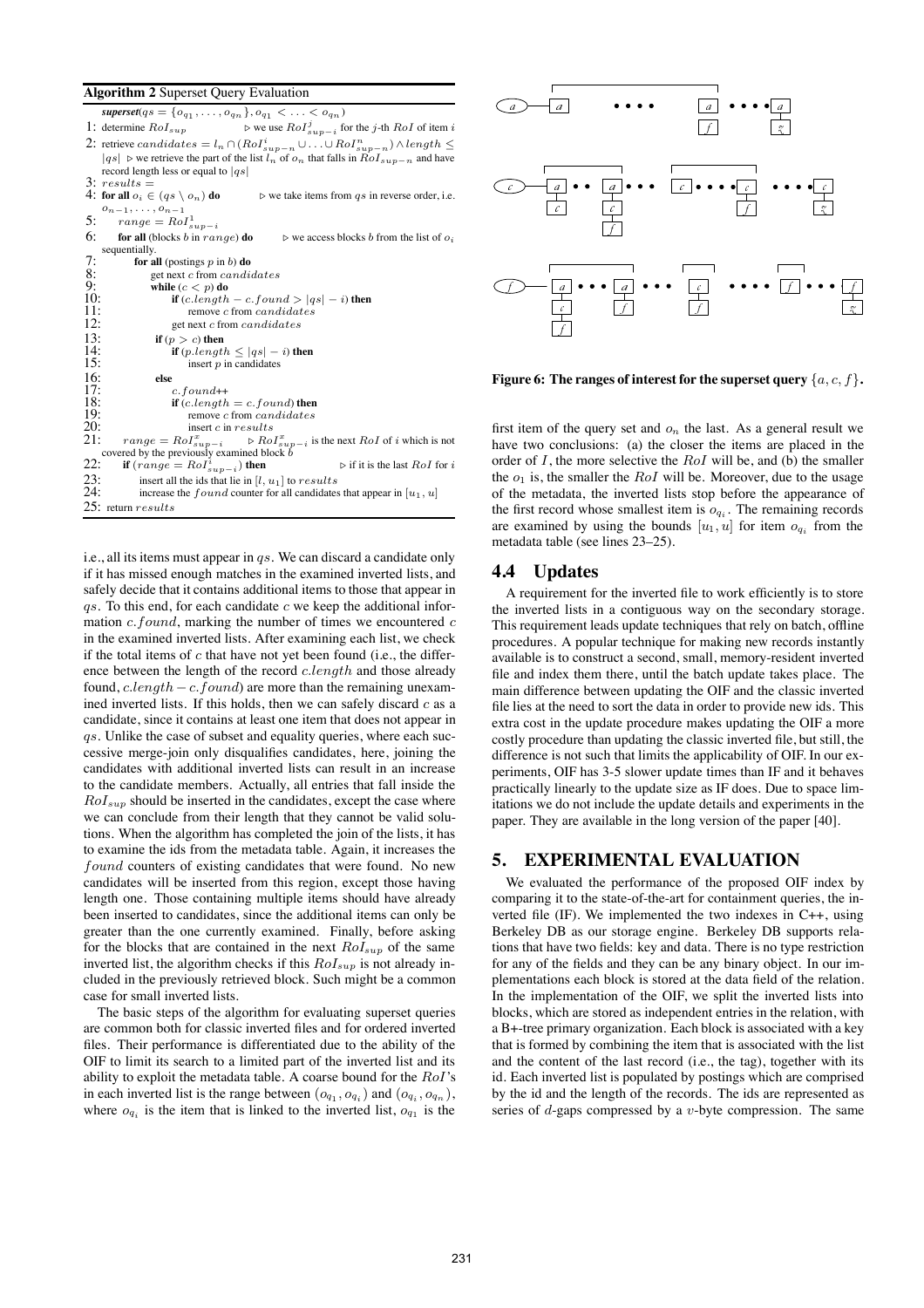compression is used for the lengths of the records.

For the IF, we use the most efficient implementation scheme reported  $[29]$ : each tuple has as key value an item  $o$  from  $I$  and as data value the whole inverted list that is associated with o. The relation is indexed by a hash over the key values. The postings are compressed exactly as in the case of the OIF. Note that Berkeley DB always retrieves the whole tuple, i.e. there is no way to retrieve a part of the inverted list.

**Data**. We evaluated the OIF using two real datasets from UCI KDD repository [21]. The first, denoted as  $msweb$ , is a one-week log tracing the virtual areas that users visited in the web portal *www.microsoft.com*. There are 32K records and the vocabulary of the dataset contains 294 distinct items (areas). The distribution of the items in the records is skewed and the average size of the record is 3. To be able to draw informative conclusions on a large database, we replicated the dataset 10 times. This replication is meaningful, since it simply simulates a 10-week log from the web portal. The second dataset, denoted *msnbc* is again a log of users behavior at another web portal, *msnbc.com*, containing 990K records. The vocabulary here is very limited, comprising only 17 distinct items and unlike the previous one, the distribution of the items is relatively uniform. The average cardinality of a set-value is 5.7.

To assess the performance impact of several statistical properties, we used synthetic data containing set-values with length varying from 2 to 20. We considered datasets of 1M, 5M, 10M and 50M set-values containing items from vocabularies of sizes 500, 2K and 8K. The frequency of items in the set-values is a moderately skewed Zipfian distribution of order 0.8. Unless explicitly stated we use as default parameters a domain of size 2K and 10M records with a distribution of order 0.8.

**Queries**. As in other approaches [20], we evaluated our proposal using queries that always have an answer, considering them more informative than those that do not. We created such queries by using existing set-values, selected uniformly from all D. The selectivities of the subset queries are less than 3%, with the less selective being those with  $|qs| = 2$ . The most common case for larger  $|qs|$  and for equality queries is that there are less than 5 answers. On the other hand the selectivity of the superset queries can surpass 3% for large  $|qs|$  on the real data. To provide representative results we created 10 queries of each size and type.

**Performance evaluation**. In our experiments, we primarily evaluate the I/O cost. For this reason, we set up the database cache to the minimum (32K) and we circumvent the operating system cache. This leaves only the effect of the hard disk cache, which is limited. We minimize the effects of caching to observe more accurately how the index would scale for larger datasets, when given limited cache size. We would like to stress that the important factor is the percentage of available memory to the underlying database size: in realistic situations where the DBMS will have to simultaneously support multiple queries, the memory assigned per query is bounded. Therefore, our approach is intentionally tailored and tested to sustain bounded -in fact, small- memory budgets. We trace the actual disk page accesses, reported as cache misses by the database. Berkeley DB does not report separately sequential and random disk page accesses. The query evaluation algorithms need a few random disk page accesses to trace the beginning of the list (or of the  $RoI$  in the case of the OIF) in the disk, and then they retrieve sequential disk pages from the inverted list. The random disk page accesses when using the OIF are more frequent than in the case of the IF, due to the B-tree indexing and the large number of keys. Still, our experiments show that this overhead is proportional to the query size and not to the database or the domain size and its effect is quite limited. To better understand how sequen-

tial and random accesses affect the IF and the OIF we present the query evaluation time and we distinguish it in CPU and I/O time by repeatedly counting clock ticks and total time in an system where no other operation runs. We present runtimes only for the synthetic datasets which are large enough not to be significantly distorted by caching and prefetching operations by the hard disk.

*Subset*. The OIF outperforms the IF both for real and for synthetic data. Moreover, it exhibits two very good properties (see Fig. 7 and 8). As the length of the query set grows and thus, queries have fewer answers, it manages to use the B-tree efficiently and detect fast the areas of interest in each list. This way, its cost drops, unlike the case of the IF, which suffers when it has to examine many inverted lists and cannot benefit from the small selectivity. Another good property of the OIF is that it scales well as the database D grows. This is again attributed to the B-tree and the limited RoI. When the size of the database and consequently the size of the lists is small, the random access I/O nullifies the advantages of the OIF and the I/O cost is similar to that of the IF for the smallest dataset of 1M records. As the size of the database grows, the gains of avoiding large amounts of sequential disc accesses grow evident. As we can see the I/O time grows as the query size grows, whereas the disk page accesses remain fairly stable. This reflects the fact that the OIF needs more random accesses for detecting the RoI in a list, than the IF needs for detecting a list. Thus, when the number of lists increases the I/O time increases too due to the random accesses needed to find the RoI inside each list.

*Equality*. As expected from the complexity analysis, the cost of the OIF is practically constant (see Fig. 7 and 9), since it can access directly the small set of disk pages where the possible answer lies. In contrast , the IF does not have the opportunity to prune ids using RoI and, as experiments on both real and synthetic data confirm, it has significantly higher cost. Finally, the ability of the OIF to prune the candidates very effectively, results in unnoticeable CPU cost.

*Superset*. Superset allows less pruning of the lists compared to the other queries, but still the OIF systematically outperforms the IF in both real (Fig. 7) and synthetic data (Fig. 10) for all domain, database, and query-set sizes. In the real data sets, it is clear that the benefits from the OIF are not as drastic as in the two other cases; this is due to the fact that the databases and the vocabularies are rather small, so the the query-set size (and thus, the number of examined lists) is significant compared to the vocabulary. The percentage of pages examined by the OIF is still substantially lower than in the case of the IF, but the OIF is forced to do more random I/O. This is reflected on the I/O times. The random I/O accesses are again proportional to the query size, and not to the domain or the database size. The pruning power of the OIF is reflected in the smaller CPU cost, which is a result of producing less intermediate results and of the exploitation of the metadata table. The benefits are more clear in Fig. 10 if one looks at the way the IF and the OIF scale with respect to the database size. Similar observations can be made as qs increases.

For all query types, it is noteworthy that the OIF is more robust to the *skewness* of the data compared to the IF. While in uniform distributions (zipfian order  $= 0$ ) the two structures perform almost equally well (with the IF having a slight advantage in the superset queries), as the skew increases, the performance of the IF quickly drops by an order of magnitude for subset and equality queries and by 25-30% for superset queries.

**Space overhead**. As explained in Section 3, the inverted lists of the OIF can be compressed as the lists of the IF, and the metadata table can be used to further reduce space requirements. In contrast, since each original list breaks to smaller ones, we need to keep the first record id of each sub-list explicitly and not as a  $d$ -gap from a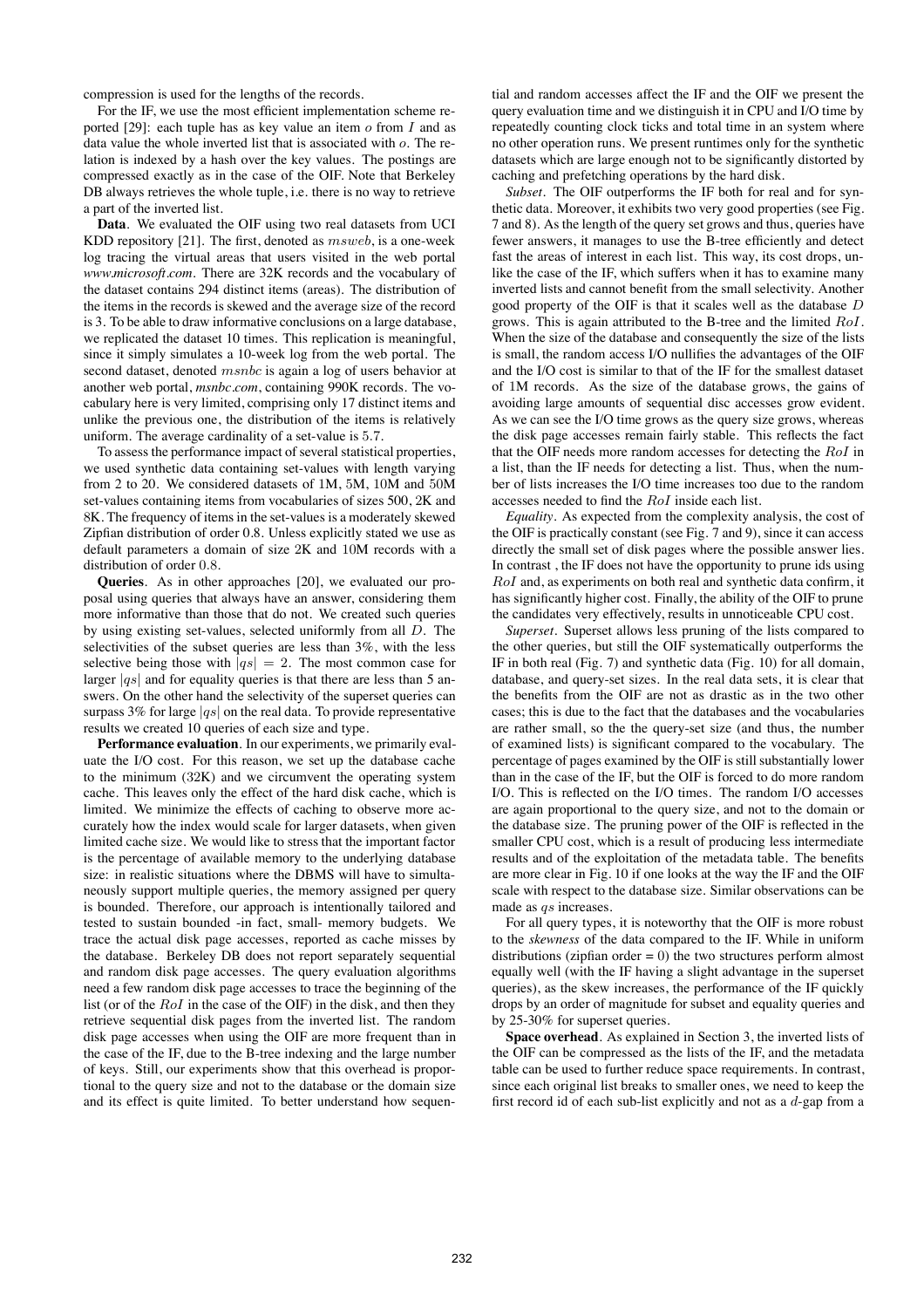

**Figure 7: Average performance of queries on real datasets - First row** msweb **data and second row** msnbc **data**

previous one. As a result, in our implementation, the size the inverted lists in the OIF are only marginally (5%) smaller than the IF lists. Still, the size of the Berkeley DB table for the OIF is significantly larger; the OIF occupies 35% of the space of the original data, whereas the IF occupies just 22% of the that space. The overhead of the OIF is due to several reasons: the large size of the keys (we did not use prefixes or other compression on them); the fact that we chose to have one B-tree instead of many smaller ones, one for each inverted list; and due to the B-tree fill factor. If a reassignment map is required (i.e., the record ids in the OIF are not the original ids that are used in the relation that stores the data) we would need an extra table taking 8% of the original data, raising the OIF space requirements to almost double than those of the IF (43% vs 22%). Nevertheless, as our evaluation shows, the space overhead of the OIF over the IF does negate its performance benefits.

**Impact of the OIF ordering**. An interesting question about the OIF is whether its performance is attributed to the special ordering and the metadata or to the indexing of the inverted lists. To investigate this issue we performed the following experiment. We created a B-tree for the inverted lists exactly in the same way we created the OIF (same block size) but without any ordering for the records. Moreover, we used only the record id as a key for the B-tree instead of the whole records, thus we ended up with a more compact structure compared to the OIF. The resulting unordered B-tree does not have any advantage over the OIF or the IF for superset queries, since the scanning of the whole lists cannot be avoided at each iteration of Algorithm 2. For equality queries (with small selectivities) both the OIF and the unordered B-tree have a similar performance since the candidate solutions are usually very limited and can be directly accessed using the B-tree. The most interesting case is that of the subset queries. We performed an experiment on our default synthetic dataset varying the query selectivity from  $10^{-7}$  (only 1 answer) to  $10^{-2}$ . The results showed that the OIF outperforms the unordered B-tree on the inverted lists in all cases. Due to space limitations we do not detail the experiments here but we refer the interested reader to the long version of the paper [40]. This experiment throws also light to the relation between the OIF and the other structures that offer access to intermediate points in the in-

verted lists, e.g., skip lists. The ordering and the metadata of the OIF provide a benefit that is orthogonal to the indexing of the lists and other indexing schemes for the lists can benefit for them.

**Performance summary**. With faster query evaluation and slower update times (see [40] for the updates' performance), OIF offers a different tradeoff between performance and maintenance compared to the IF. In the example of the dataset with 1M records from a domain of 2000 items, the average query evaluation time (for all three predicates together) took 133 msec for the IF and 25 msec for the OIF. On the other hand inserting 200K records in the same dataset took 12 sec for the IF and 27 sec for the OIF, which results to an average of 0.06 msec per record for the IF and 0.135 msec per record for the OIF. This implies that a workload with a ratio of updates to queries smaller than 766:1, would be handled faster by the OIF. Common applications that use inverted files are not updateintensive, i.e., queries are more frequent than updates, therefore the increased update cost of the OIF, compared to the IF is gracefully compensated by the great gains in query performance.

In summary, the OIF significantly outperforms the IF in all query cases. The benefits systematically become more clear as the fraction of the database over the domain grows (and the lists of the IF become longer, while the OIF is constrained to few pages due to the appropriate  $RoI$ ). This is evident both when the database size increases and when the domain is quite small. As a tradeoff to this the OIF is slower than the IF in updates and has increased space overhead, but this disadvantage is leveraged by the fact that in both cases the updates have to be done in a batch manner and also by the small amortized cost of the updates compared to query evaluation.

## **6. RELATED WORK**

**Set-containment queries**. Research on set containment queries in a database context has been limited [17, 20]. Recently, there has been work on error-tolerant set-containment queries [1], which lie closer to similarity queries. Moreover, the authors of [1], differently from our context, focus mostly on main-memory evaluation and not on disk resident indices. The most basic results for containment queries stem from the Information Retrieval (IR) and text databases areas. In these areas, containment is considered in the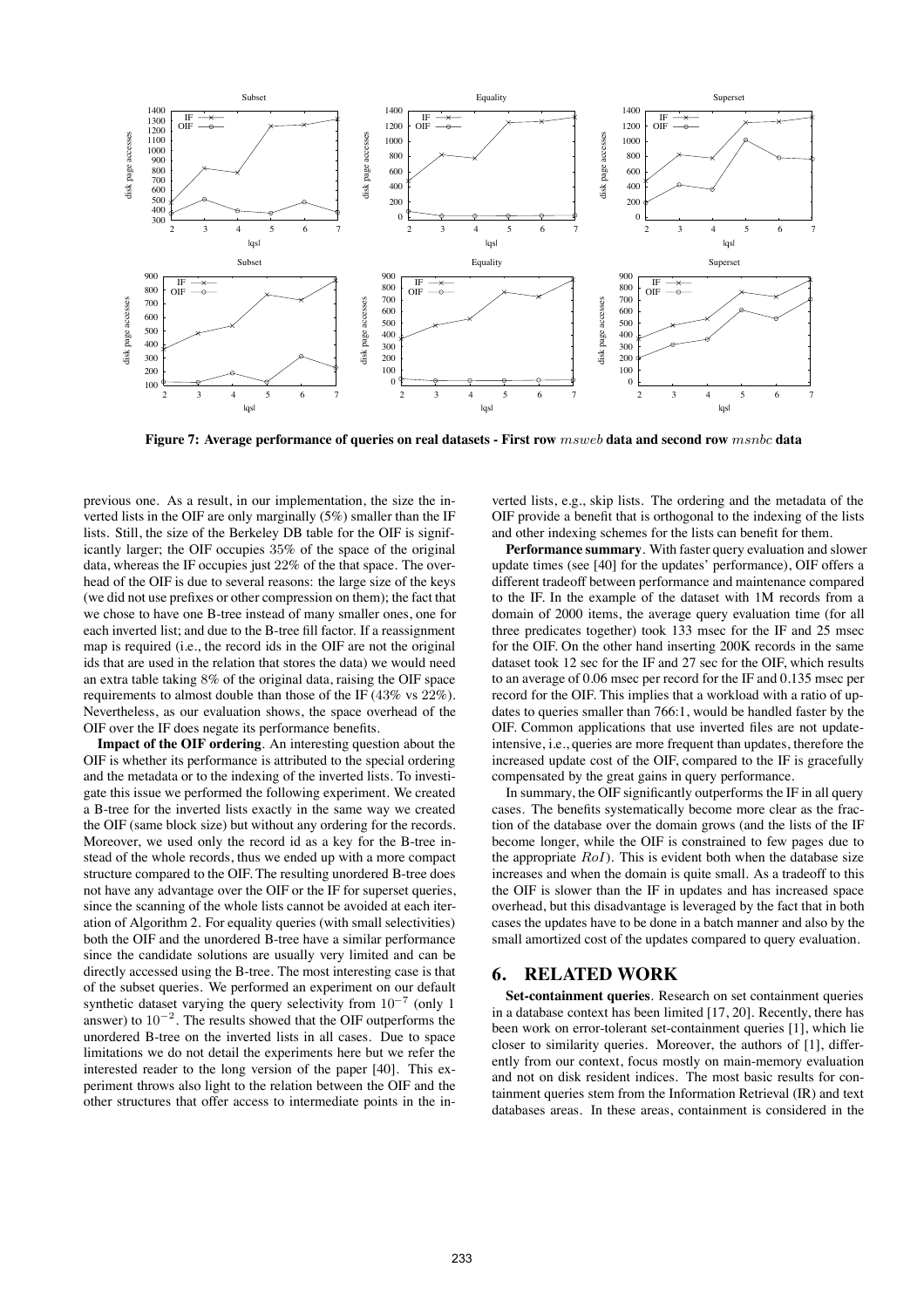

**Figure 8: Average performance of subset queries on synthetic datasets - First row shows disk page accesses and second row time in msecs**



**Figure 9: Average performance of equality queries on synthetic datasets - First row shows disk page accesses and second row time in msecs**



**Figure 10: Average performance of superset queries on synthetic datasets - First row shows disk page accesses and second row time in msecs**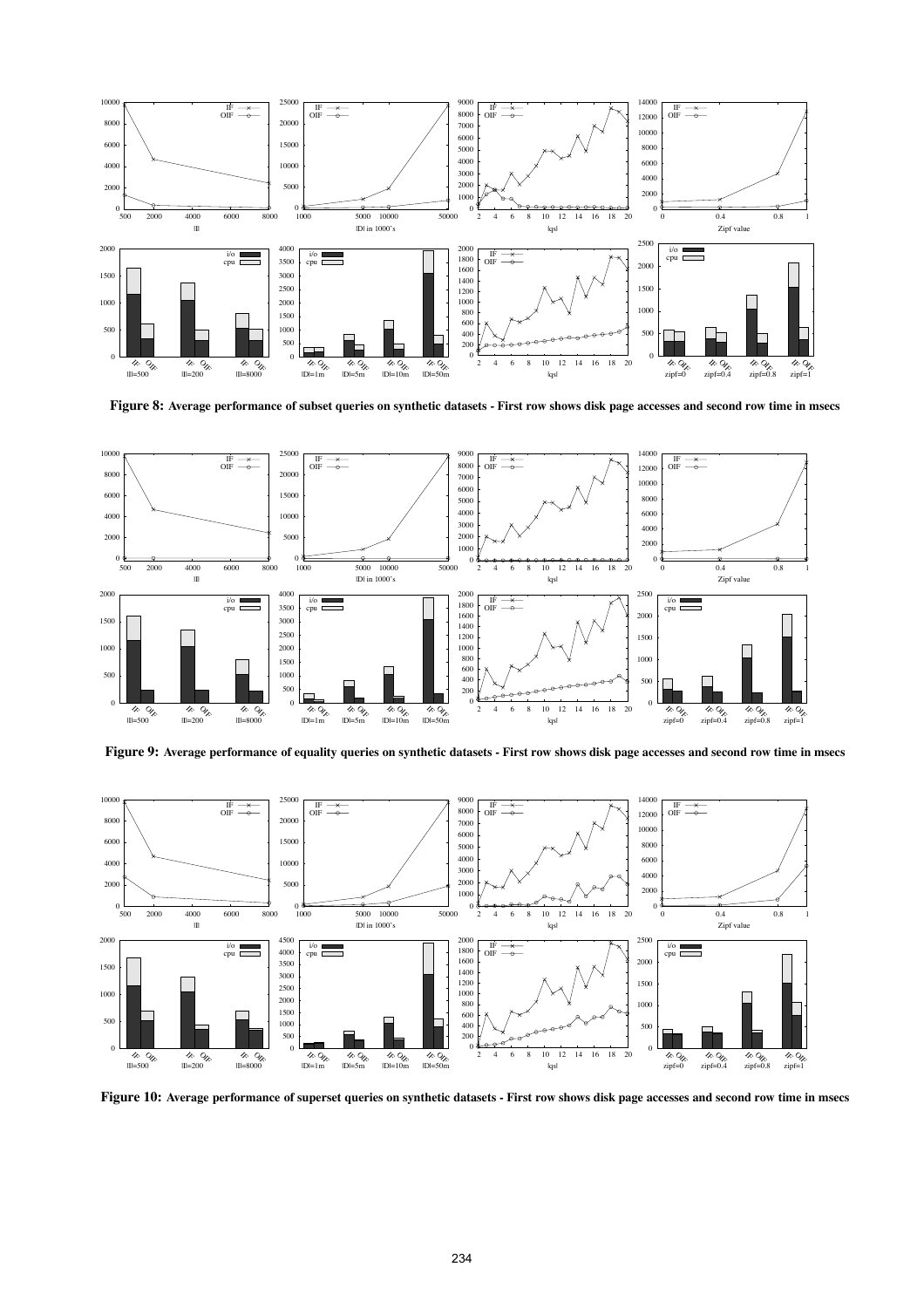context of text documents in natural language. The most profound example is the case of WWW search engines, where web documents that contain<sup>2</sup> the query terms that have been provided by the user, are retrieved from a collection of millions of web pages. Research in the database field has given more focus on set-containment joins [6, 27, 30, 35, 36, 43] and similarity queries [16, 28] and less on simple containment evaluation as we do in this paper.

**Inverted files**. Inverted files [24, 49] are the indexing solution employed by all WWW search engines and the most efficient index structure for text query evaluation in research literature. In terms of *storage allocation*, the most effective physical storage allocation scheme for inverted lists is to store them contiguously in the disk [47]. Alternatives in the research literature and in practice are motivated by the difficulty to support contiguous storage in the case of updates. To deal with *maintenance operations* efficiently, alternative approaches either overallocate space for future updates or split the long lists of the inverted file in smaller chunks of disk pages, stored contiguously in the disk. All strategies that require that the inverted lists are stored contiguously, store the updates initially in a main memory inverted file. When the available memory gets full, it is necessary to move all the postings from the main memory to disk. This way we only do batch updates in a frequency depending on the rate of updates and the available memory buffer [47]. Several enhancements of the inverted files rely on treating long and short inverted lists differently. Having lists that vary substantially in size, is a result of skewed item distributions in the database, which is a common real world case. The Hybrid Trie Inverted file (HTI) [41], breaks up the larger inverted lists to smaller sublists that contain known combinations of items. This approach provides superior performance over the inverted file for skewed distributions (a comparison with OIF appears in [39]). In [25], König et. al. propose a index structure that similarly to HTI creates inverted lists for combinations of items. It balances the number of indexed item-combinations with the length of the lists, using a cost-model for main-memory access to trade off between these two factors. It is not directly comparable to OIF since it is memory resident and focus only on a specific query (i.e., superset). Finally, in [7] the authors propose an indexing scheme for containment queries that also relies on keeping inverted lists for frequent term combinations, but it is focuses on indexing natural language text documents . Through the suitable choice of term combinations the authors manage to keep the size of the resulting index comparable to the size of a simple inverted index.

**Signatures**. Signature files [13, 14] are the basic alternative method to the inverted file and traditional RDBMS methods for containment queries. The main idea behind signatures is to hash each item of I to a fixed size word and then to *superimpose* the codes of all the items of a record, to create the records' *signature*. Superimposing relies usually to the usage of some some binary operation (AND, OR, XOR etc) between two signatures. Apart from the traditional signature approaches, the indexing of signatures has also been explored in the literature, with the most prominent idea being the signature trees [12, 28, 8, 32]. Signatures trees organize the records' signatures following the same lines as  $R$ -trees and B-trees. Each node has a signature, which is the result of superimposing the signatures of its immediate descendants.

**XML search**. Inverted files have also been employed for searching semi-structured data. XML documents are as trees and their elements and values are encoded as intervals that capture the ancestor/descendant relationships in the tree hierarchy. Inverted files have been used to index the encodings of XML structural elements

in order to efficiently answer XML path and twig queries, which can be modeled as containment joins between the intervals [2, 46]. Follow-up research [23] has shown that indexing the inverted lists can further improve performance. The XML indexing problem for path query evaluation is essentially different to the classic set containment search problems we study in this paper and OIF is not comparable to XML indexes, structurally or operationally.

**Alternative organizations for inverted lists**. Special orderings for the postings in inverted lists have been studied in several contexts. In [33] the postings are sorted according to the in-document frequency of each term and in [3, 4, 19] the sorting criterion is the normalized in-document frequency. These approaches focus on the evaluation of IR queries, which require ranking of the results. Ranking queries benefit from these orderings, since most IR similarity measures are directly affected by the in-document frequency of each term. During the evaluation, the algorithm exploits the ordering of the lists to retrieve the results in the desired sort order or to decide on similarity bounds which are used as thresholds for terminating the query evaluation. For similar purposes, inverted lists are sorted according to the record length in [18]. In this case, the record length is used to provide bounds for the similarity between different records. Knowing the bounds allows to limit the search in only a part of the inverted lists. The aforementioned architectures are reminiscent to the OIF, however, their organizations are not suitable for the boolean containment queries studied here [47]. A significant difference also lies in the fact that in these approaches the records are sorted locally in each inverted list, and not globally as in the case of OIF. Finally, in [9], postings are ordered by taking into account spatial information. The main objective is to support combined geographic and keyword search to web documents. Each document can be associated to one or more geographical regions on a map, based on the location of its hosting site, or location information in its content. By encoding these spatial areas in the document ids, querying for documents based on both their textual content and spatial proximity to a location of interest is possible (e.g. find all documents about "yoga" which are associated to locations near Brooklyn). The inverted lists corresponding to the textual query terms are intersected, but regions in these lists that contain document ids not related to the spatial query component are not accessed. A problem of the previous approaches is that they reduce the effectiveness of compression techniques, since they lead on larger average d-gaps [47].

**List Intersection**. Although in this work we focus on the index structure, relevant work to the query evaluation part appears in the literature concerned with list intersection algorithms. In [10, 11] an adaptive algorithm for computing set intersections, unions and differences is described. The first algorithm of [11] polls each list in a round robin fashion, and it is ameliorated in [10]. In [42], the authors propose a main memory list intersection algorithm for sorted and unsorted lists. The algorithm exploits the characteristics of modern hardware and focuses on balancing the load between multiple cores. Moreover it probes the lists in order to gather statistics that would allow efficient exploding of the multi-level cache hierarchy. Unlike our approach it does not deal primarily with the disk I/O. Efficient exploitation of multiple core CPU is also in the focus of [38], which proposes inter-query parallelism and intra-query parallelism. The former exploits parallelism between different queries, while the latter parallelizes the processing within a single query. Finally, [5] offers an experimental comparison of several popular methods of list intersection with respect to their CPU cost.

## **7. CONCLUSIONS**

In this paper we proposed a novel indexing scheme, the ordered

 $2$ The matching criteria are more complex; still containment is a vital part of the retrieval process.